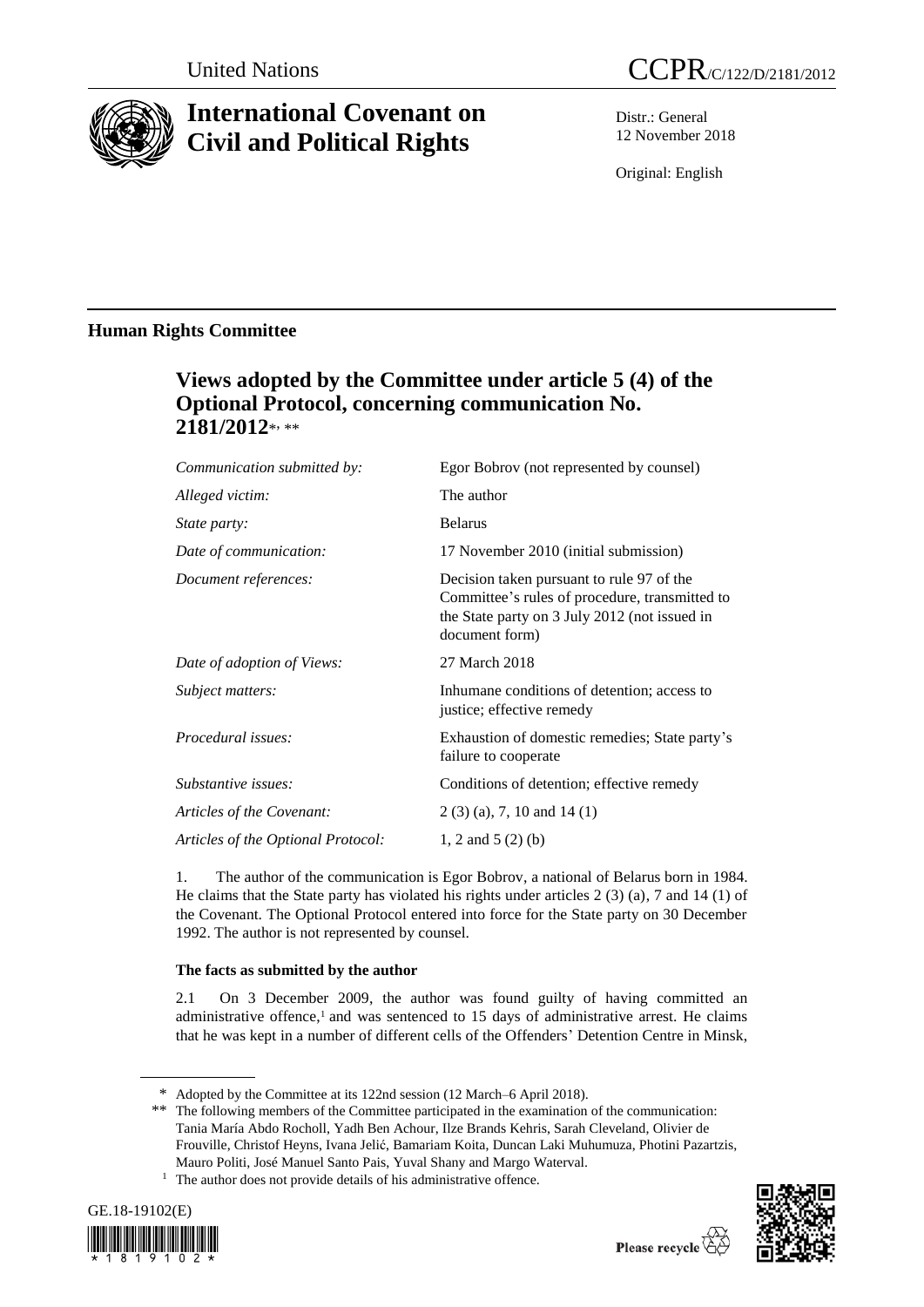and complains that the conditions of detention in all of those cells were cruel, inhumane and degrading. The overcrowded cells had no beds or chairs, with only one wooden board that was used for sleeping by approximately 10 detainees at the same time. The author was forced to sleep fully clothed on bare boards. He was not provided with a mattress, blanket or pillow, despite the temperature inside ranging between 12 °C and 14 °C. The temperature dropped to 10 °C during the night, which resulted in him being constantly cold, having difficulty sleeping and suffering from headaches. The cells were very small, with only 1.5 metres between the board and the cell walls, which meant that he could not undertake any physical activity. During his detention, he was deprived of daily walks and was always kept in his cell. The author also claims that, because of poor ventilation, he was exposed to strong tobacco smoke that had an adverse impact on his health as a non-smoker. Furthermore, the toilet was not separated from the common area of the cell and he had to use it in full view of the other detainees, which amounted to degrading treatment. The author also complains about the bad quality of the prison food, which he claims was very salty and caused him epigastric burning. He was not allowed to receive food parcels from his family. The conditions of his detention caused him physical and mental suffering and, taken as a whole, amounted to a violation of article 7 of the Covenant and of paragraphs 1, 9, 10, 12, 14, 15, 19, 20 (1) and 21 (1) of the Standard Minimum Rules for the Treatment of Prisoners.

2.2 On 29 December 2009, after his release, the author initiated civil proceedings at Moskovsky District Court in Minsk City against the illegal inaction of the administration of the detention facility, claiming that the conditions of his detention had violated his rights under article 7 of the Covenant. On 11 January 2010, the court refused to initiate proceedings owing to lack of jurisdiction, indicating that national legislation provided for an out-of-court procedure for the consideration of complaints regarding conditions of detention.<sup>2</sup>

2.3 On 20 January 2010, the author submitted a cassation appeal to Minsk City Court, arguing that the national legislation referred to by Moskovsky District Court was applicable at the time of his detention only, and that article 60 (1) of the Constitution of Belarus guaranteed the protection of a person's rights and liberties by a competent, independent and impartial court of law. On 11 February 2010, Minsk City Court upheld the decision of Moskovsky District Court, thus rendering the decision of Moskovsky District Court final.

2.4 The author did not complain to the Chairperson of Minsk City Court or to the Chairperson of the Supreme Court of Belarus under the supervisory review procedure, because such extraordinary appeals are dependent on the discretionary power of a judge and are limited to issues of law only, meaning that such appeals cannot be considered effective domestic remedies. The author therefore contends that he has exhausted all available and effective domestic remedies.

#### **The complaint**

3.1 The author claims a violation of article 2 (3) (a) of the Covenant in view of the failure by the State party to investigate the alleged violation of his rights under article 7 of the Covenant and to provide him with an effective remedy within the meaning of article 2 (3) (a) of the Covenant.

3.2 The author claims that, taken as a whole, the inhuman conditions of his detention in particular the overcrowded and cold cells, the denial of daily walks, the lack of privacy of the toilet facilities and the poor ventilation, clothing and food — amounted to a violation of article 7 of the Covenant.

<sup>&</sup>lt;sup>2</sup> The court based its decision on article 56 of the internal regulations relating to the special establishments of internal affairs agencies carrying out administrative sentences in the form of administrative arrest, approved by resolution No. 194 of the Ministry of Internal Affairs of 8 August 2007. Article 56 provides that suggestions, appeals and complaints addressed to a head of a special establishment should be entered in the journal for the registration of administrative detainees' complaints in accordance with annex 3 to the internal regulations, and reported to the head of the special establishment.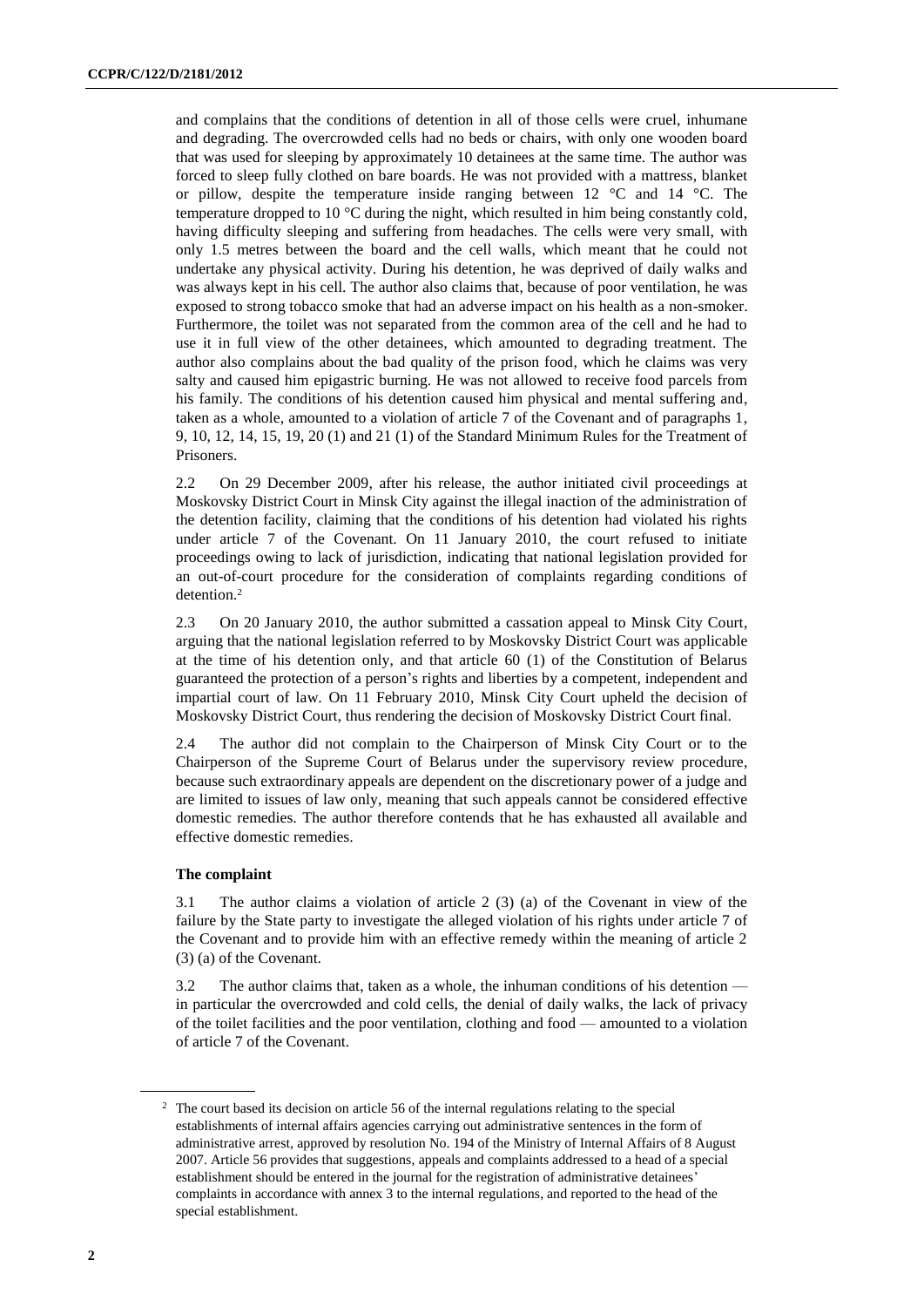3.3 The author further alleges that the refusal to have his case duly considered by a court amounted to a denial of his right of access to the courts, in violation of article 14 (1) of the Covenant.

#### **State party's observations on admissibility**

4.1 In notes verbales dated 13 August 2012 and 4 January 2013, the State party noted a lack of legal grounds for consideration of the communication on both admissibility and the merits. It argues that the author has not exhausted all available domestic remedies because he did not submit appeals to the Chairperson of Minsk City Court or to the Chairperson of the Supreme Court. Moreover, the author had the right to submit a complaint to the Prosecutor General against the judicial decision under the supervisory review procedure, which he did not do. Thus, his complaint was registered in violation of article 2 of the Optional Protocol.

4.2 The State party further submits that it has discontinued the proceedings regarding the communication and will disassociate itself from any Views that might be adopted by the Committee.

#### **Author's comments on the State party's observations on admissibility**

5.1 In a letter dated 17 October 2012, the author commented on the observations of the State party. He argues that in accordance with article 432 of the Civil Procedure Code, the decision of a cassation court enters into force on the date of its adoption. Thus, the decision of Minsk City Court of 11 February 2010 entered into force on the same day. The author also explains that the court filing fees were returned to him, which meant that the proceedings had de facto been terminated.<sup>3</sup>

5.2 The author further states that he did not make use of the supervisory review procedure by lodging complaints to the Chairperson of Minsk City Court and the Chairperson of the Supreme Court because that procedure would not have led to a review of the case. He claims that consideration of a supervisory review application is dependent on the discretionary power of a single official and that supervisory review cannot be regarded as an effective remedy, for the following reasons:

- (a) It would not trigger a review of the case;
- (b) It would be considered by a single official;

(c) Case materials would be requested for review only at the discretion of that official;

(d) The case would be considered in the absence of the parties, so the author would not have an opportunity to submit any arguments, motions or requests.

5.3 Referring to the Committee's established practice, the author points out that only domestic remedies that are both available and effective must be exhausted. The Committee in its jurisprudence has consistently considered that supervisory review procedures against court decisions that have entered into force do not constitute a remedy that has to be exhausted for the purposes of article 5 (2) (b) of the Optional Protocol.<sup>4</sup> The author also submits that, for the reasons above, an appeal to the Prosecutor General's Office under the supervisory review procedure would not constitute an effective remedy.

#### **Lack of cooperation by the State party**

6.1 The Committee notes the State party's assertion that there are no legal grounds for consideration of the author's communication, insofar as it was registered in violation of the provisions of the Optional Protocol, and that if a decision is taken by the Committee on the present communication, the State party will disassociate itself from the Committee's Views.

<sup>&</sup>lt;sup>3</sup> In accordance with article 259 of the Tax Code, the court fee, paid to a court to file a lawsuit, is returned to the plaintiff if the case is closed due to lack of jurisdiction of the court.

<sup>4</sup> See *Shumilin v. Belarus* (CCPR/C/105/D/1784/2008), para. 8.3.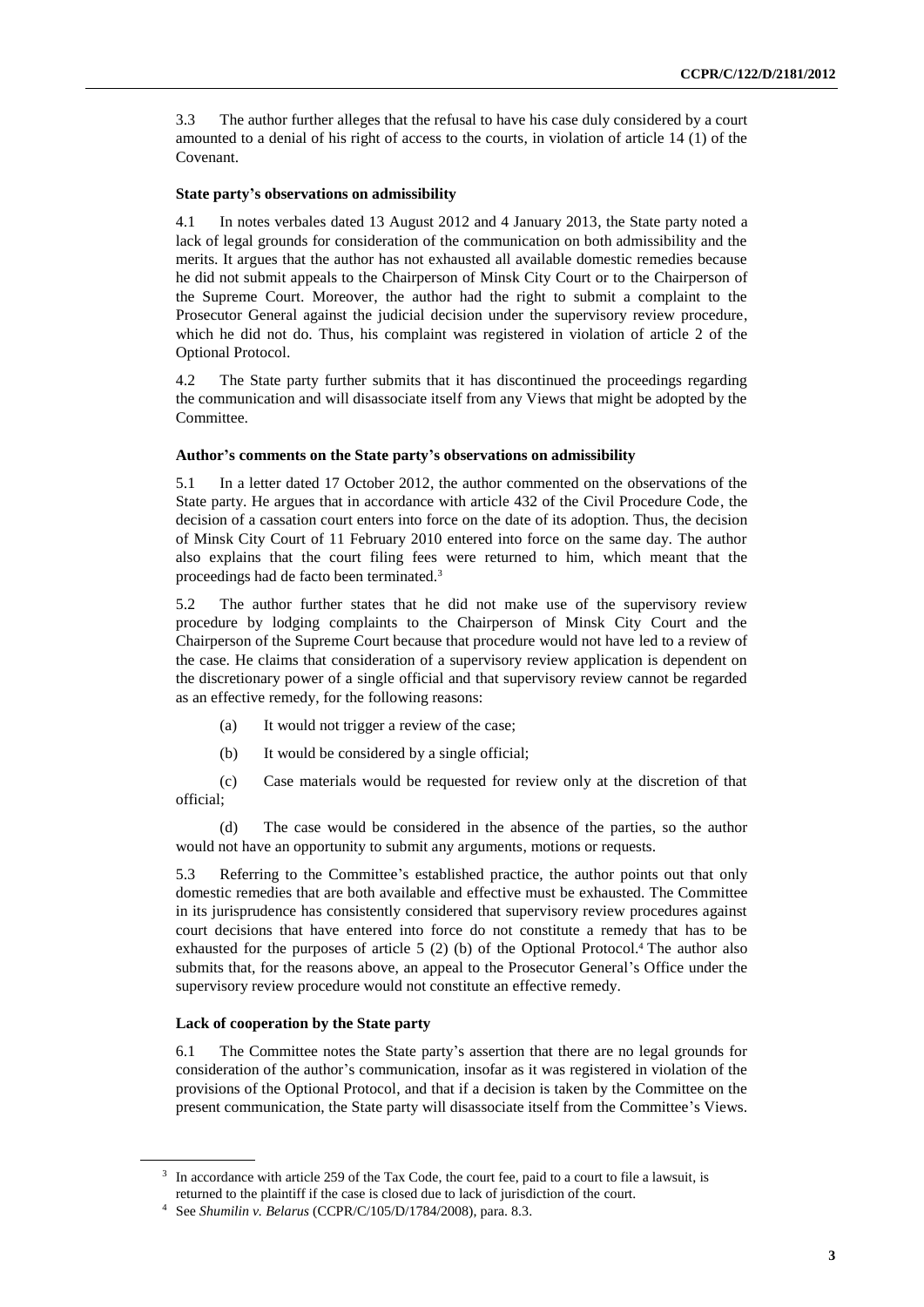6.2 The Committee observes that by adhering to the Optional Protocol, a State party to the Covenant recognizes the competence of the Committee to receive and consider communications from individuals claiming to be victims of violations of any of the rights set forth in the Covenant (preamble and article 1 of the Optional Protocol). Implicit in a State's adherence to the Optional Protocol is an undertaking to cooperate with the Committee in good faith so as to permit and enable it to consider such communications and, after examination thereof, to forward its Views to the State party and the individual (art. 5 (1) and (4)). It is incompatible with these obligations for a State party to take any action that would prevent or frustrate the Committee in its consideration and examination of the communication and in the expression of its Views.<sup>5</sup> It is up to the Committee to determine whether a communication should be registered. By failing to accept the competence of the Committee to determine whether a communication should be registered and by declaring beforehand that it will not accept the Committee's determination on the admissibility or the merits of the communication, the State party has violated its obligations under article 1 of the Optional Protocol.<sup>6</sup>

#### **Issues and proceedings before the Committee**

#### *Consideration of admissibility*

7.1 Before considering any claim contained in a communication, the Committee must decide, in accordance with rule 93 of its rules of procedure, whether the communication is admissible under the Optional Protocol.

7.2 The Committee has ascertained, as required under article 5 (2) (a) of the Optional Protocol, that the same matter is not being examined under another procedure of international investigation or settlement.

7.3 The Committee takes note of the State party's assertion that the author has failed to request that the Chairperson of Minsk City Court, the Chairperson of the Supreme Court or the Prosecutor General's Office initiate a supervisory review of the decisions of the domestic courts. The Committee recalls its jurisprudence according to which a petition to a Prosecutor's Office requesting a review of court decisions that have taken effect does not constitute a remedy that has to be exhausted for the purposes of article 5 (2) (b) of the Optional Protocol.<sup>7</sup> It also considers that filing requests for supervisory review to the chairperson of a court directed against court decisions that have entered into force and depend on the discretionary power of a judge constitutes an extraordinary remedy, and that the State party must show that there is a reasonable prospect that such requests would provide an effective remedy in the circumstances of the case.<sup>8</sup> Given that the State party has not done so, the Committee considers that it is not precluded by article 5 (2) (b) of the Optional Protocol from examining the present communication.

7.4 The Committee notes the author's claim that the State party violated its obligations under article 2 (3) (a) of the Covenant, since it failed to investigate the alleged violation of his rights under article 7 of the Covenant. The Committee recalls its jurisprudence that article 2 (3) can be invoked by individuals only in conjunction with other substantive articles of the Covenant, and therefore considers that the author's claims under article 2 (3) are inadmissible under article 3 of the Optional Protocol. The Committee further refers to paragraph 14 of its general comment No. 20 (1992) on the prohibition of torture or other cruel, inhuman or degrading treatment or punishment, in which it is stated that article 7 of the Covenant should be read in conjunction with article 2 (3) of the Covenant. The

<sup>5</sup> See *Levinov v. Belarus* (CCPR/C/105/D/1867/2009, 1936, 1975, 1977–1981, 2010/2010), para. 8.2; and *Poplavny v. Belarus* (CCPR/C/115/D/2019/2010), para. 6.2.

<sup>6</sup> See *Korneenko v. Belarus* (CCPR/C/105/D/1226/2003), para. 8.2.

<sup>7</sup> See *Alekseev v. Russian Federation* (CCPR/C/109/D/1873/2009), para. 8.4; *Lozenko v. Belarus* (CCPR/C/112/D/1929/2010), para. 6.3; and *Sudalenko v. Belarus* (CCPR/C/115/D/2016/2010), para. 7.3.

<sup>8</sup> See *Gelazauskas v. Lithuania* (CCPR/C/77/D/836/1998), para. 7.4; *Sekerko v. Belarus* (CCPR/C/109/D/1851/2008), para. 8.3; and *Schumilin v. Belarus* (CCPR/C/105/D/1784/2008), para. 8.3.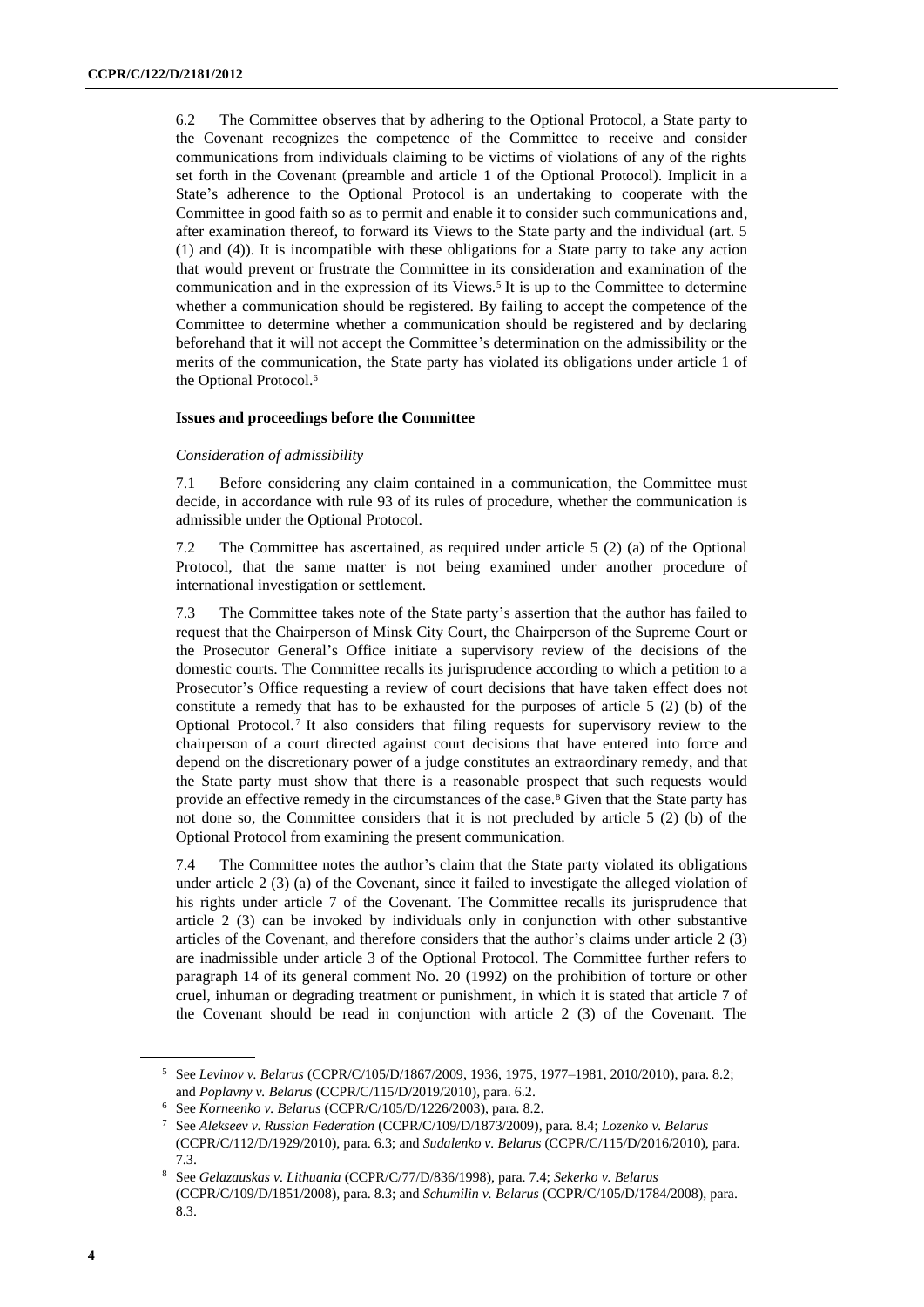Committee therefore decides to examine the author's claim of violation under article 2 (3) (a) of the Covenant in conjunction with article 7.

7.5 The Committee considers that the communication is admissible insofar as it raises issues under article 7, read alone and in conjunction with articles 2 (3) (a) and 14 (1) of the Covenant. Accordingly, it declares this part of the communication admissible and proceeds with its examination of the merits.

#### *Consideration of the merits*

8.1 The Committee has considered the communication in the light of all the information submitted to it by the parties, in accordance with article 5 (1) of the Optional Protocol.

8.2 The Committee notes the author's claim that he was incarcerated in a number of overcrowded but small cells with no beds, chairs or heating, under extremely poor sanitary and hygiene conditions. For the full duration of his detention, he was obliged to sleep on a wooden board that was used by approximately 10 people at the same time, and he was not allowed to leave his cell. The temperature inside ranged between 10  $^{\circ}$ C and 14  $^{\circ}$ C, which resulted in him being cold and having difficulty sleeping. The author also claims that the toilet was not separated from the common area of the cell and he had to use it in full view of the other detainees. During his detention, the author was deprived of daily walks and was always kept in his cell. The author claims that the conditions of his detention caused him physical and mental suffering. The Committee notes that these allegations are consistent with the findings of the Committee against Torture in its concluding observations with regard to the State party, adopted in November 2011, in which it stated that it remained deeply concerned about continuing reports of poor conditions in places of deprivation of liberty, including with respect to the problems of overcrowding, poor diet, lack of access to facilities for basic hygiene, and inadequate medical care. <sup>9</sup> The Committee recalls that persons deprived of their liberty may not be subjected to any hardship or constraint other than that resulting from the deprivation of liberty; they must be treated humanely in accordance with the Standard Minimum Rules for the Treatment of Prisoners. <sup>10</sup> The Committee notes that the State party has not contested the information provided by the author on his conditions of detention, nor has it provided any information in this respect. In these circumstances, due weight must be given to the author's allegations to the extent that they are substantiated. The Committee considers, as it has repeatedly found in respect of similar substantiated claims,<sup>11</sup> that the author's conditions of detention as described violated his right to be treated with humanity and with respect for the inherent dignity of the human person, and are therefore also contrary to article 10 (1), a provision of the Covenant dealing specifically with the situation of persons deprived of their liberty and encompassing for such persons the elements set out generally in article 7. For these reasons, the Committee finds that the circumstances of the author's detention, as described by the author, constitute a violation of articles 7 and 10 (1) of the Covenant.

8.3 The Committee notes the author's allegations that when he initiated civil proceedings at Moskovsky District Court in Minsk City against the illegal inaction of the administration of the detention facility, claiming that the conditions of his detention had violated his rights under article 7 of the Covenant, the court refused to initiate proceedings owing to lack of jurisdiction, indicating that national legislation provided for an out-ofcourt procedure for the consideration of complaints regarding conditions of detention, namely through a complaint to the head of the detention facility in which the author had served his administrative sentence.

8.4 The Committee reiterates the importance that it attaches to States parties' establishing appropriate judicial and administrative mechanisms for addressing claims of rights violations under domestic law. It refers to paragraph 15 of its general comment No. 31 (2004) on the nature of the general legal obligation imposed on States parties to the Covenant, in which it states that a failure by a State party to investigate allegations of

<sup>9</sup> See CAT/C/BLR/CO/4, para. 19.

<sup>10</sup> See *Aminov v. Turkmenistan* (CCPR/C/117/D/2220/2012), para. 9.3.

<sup>11</sup> See *Weerawansa v. Sri Lanka* (CCPR/C/95/D/1406/2005), para. 7.4; and *Evans v. Trinidad and Tobago* (CCPR/C/77/D/908/2000), para. 6.4.